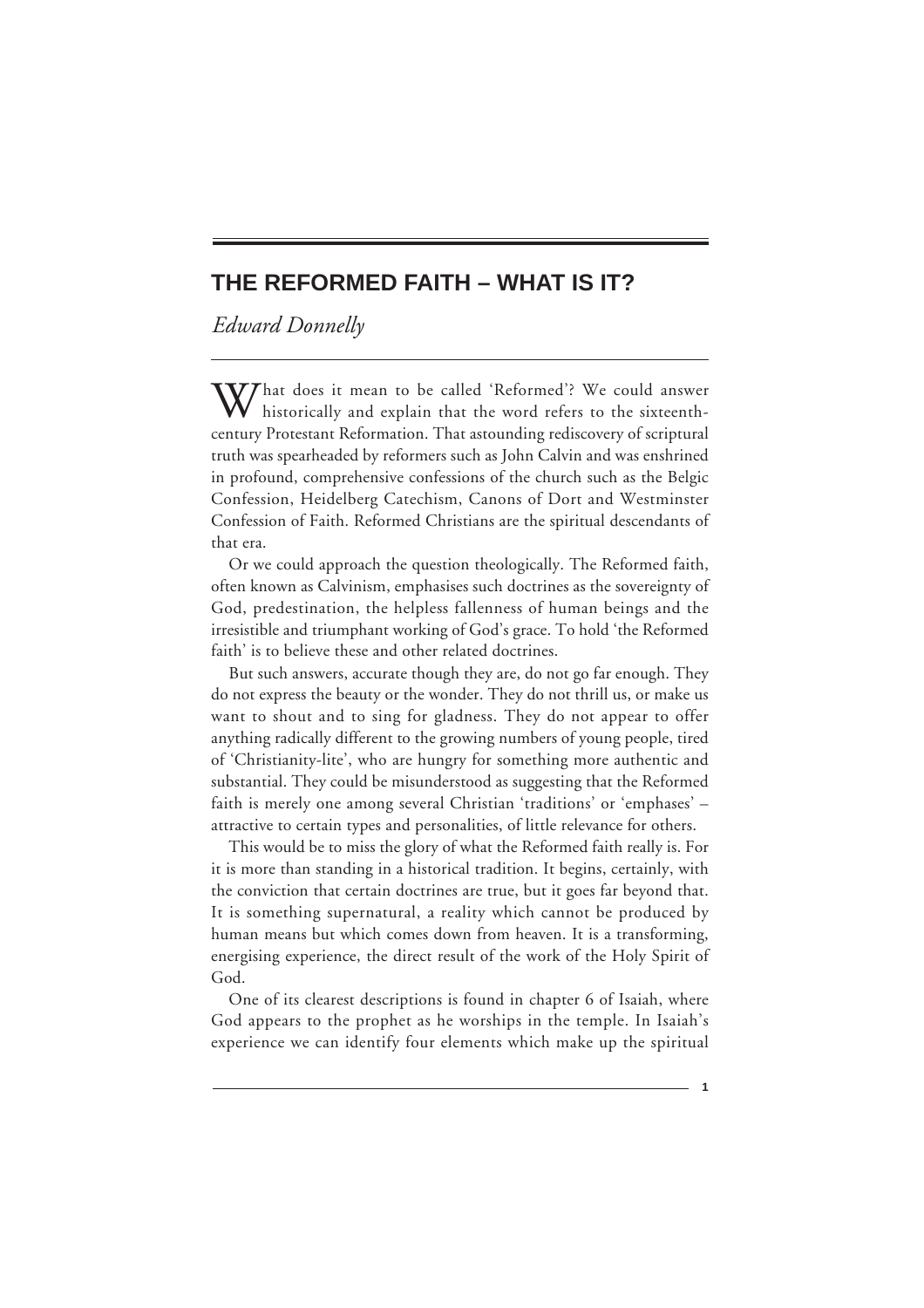reality we call the 'Reformed faith'. It involves seeing, feeling, receiving and doing – or, *vision, conviction, reception* and *consecration*.

### *A VISION OF GOD*

'I saw the Lord sitting upon a throne, high and lifted up' (verse 1). It was a bleak, discouraging time – the middle of the 8th century BC, 'the year that King Uzziah died' (verse 1). The passing of the leper-king symbolized the end of Judah's political influence and commercial prosperity, the fading of her national glory. But, in that period of disillusionment, Isaiah's eyes were lifted to a higher king.

That king was 'the Lord' – Adonai – the sovereign One, the God who is able to carry out all his purposes. And he was 'sitting upon a throne' – serenely exercising his prerogatives as King and Judge. As such, he was 'high and lifted up; and the train of his robe filled the temple'. The sinless angels who surrounded him veiled their faces before his brightness, and one called to another in echoing praise of his holiness and glory.

It was an awesome, unforgettable sight, stamped indelibly on Isaiah's consciousness. One of his favourite ways of referring to God is 'the Holy One of Israel' – an expression used six times in the rest of the Bible, but twenty-six times in this prophecy. From this moment and for ever after a refrain was beating in his brain, burning in his heart, over and over again – 'My eyes have seen the King, the Lord of hosts!' (verse 5).

There is no better definition of a Reformed Christian. He or she is someone who has 'seen the King', Almighty God, who is not limited or frustrated, disappointed or weak. He loves the God who is sovereign, infinitely holy and glorious – who calls forth adoring worship from those to whom he has revealed himself. Reformed Christians worship a great God. Their view of him is lofty, magnificent, transforming. We are not curious historical fossils, left over from an almost-forgotten past. We are not a pathetic minority trying to carve out for ourselves a distinct identity – but we are God-possessed, God-admiring men, women and churches to whom it has been given to see the King in his glory.

And this, more than anything, is what people need today. A. W. Tozer's words of a generation ago are more applicable now than ever:

The Church has surrendered her once lofty concept of God and has substituted for it one so low, so ignoble, as to be utterly unworthy of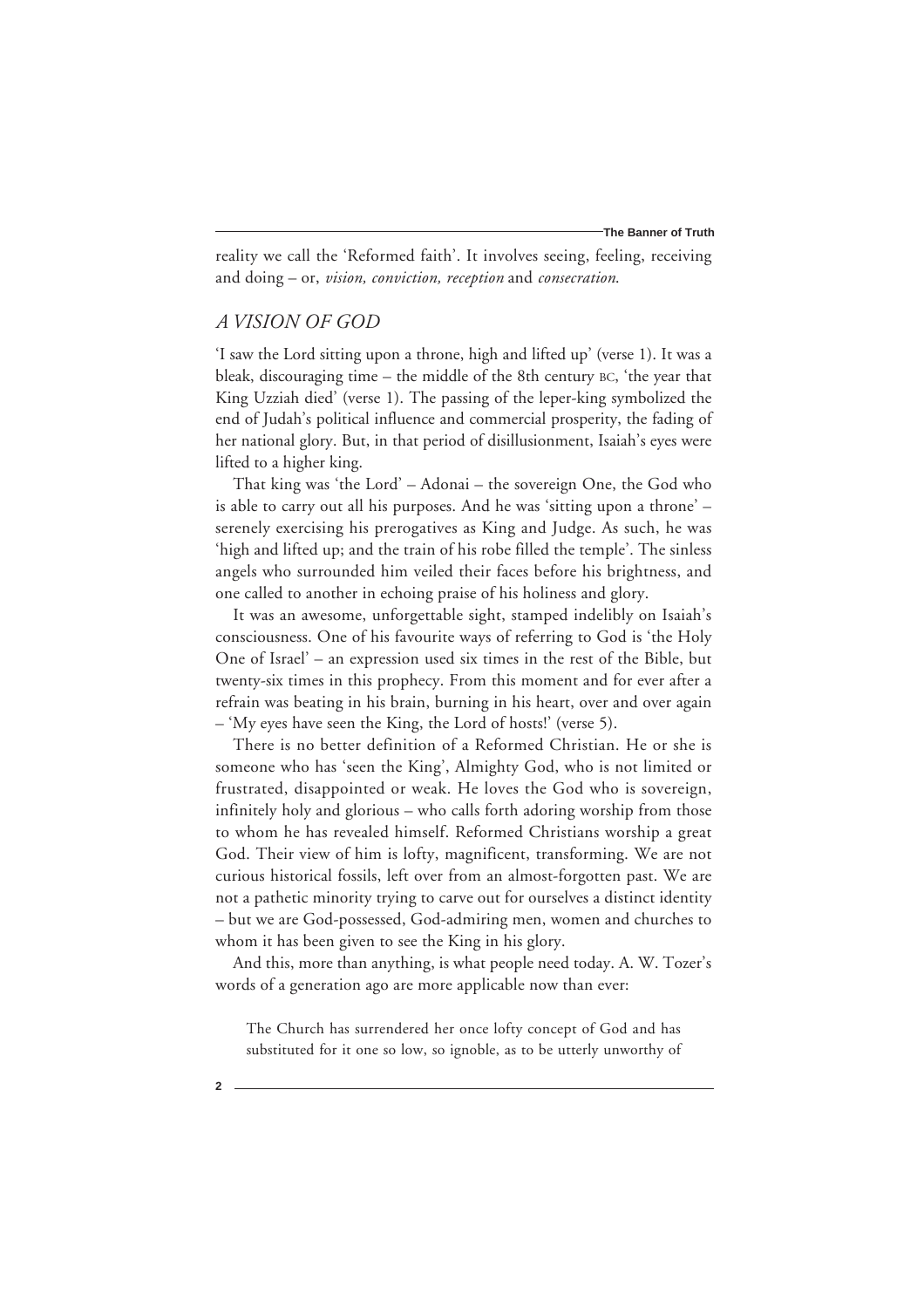#### **The Reformed Faith – What Is It?**

thinking, worshipping men . . . The low view of God entertained almost universally among Christians is the cause of a hundred lesser evils everywhere among us . . . The heaviest obligation lying upon the Christian Church today is to purify and elevate her concept of God until it is once more worthy of Him – and of her (*The Knowledge of the Holy*, pp. 6,12).

But there was a more painful aspect to Isaiah's experience.

# *CONVICTION OF SIN*

His initial reaction to the vision of God is not one of joy. Still less does he congratulate himself on having gained a more accurate theological understanding than his contemporaries, on now being 'truly Reformed'. 'Woe is me!' is his response – a piercing cry of self-condemnation. 'I am lost', he is saying – literally 'I have been made to cease, I am doomed to die.' God's holiness is profoundly threatening. He sees the worshipping seraphim and realizes that he, like they, should praise this glorious Being, but 'I am a man of unclean lips and I dwell in the midst of a people of unclean lips' (verse 5). Convicted of unworthiness, Isaiah sustains the blinding shock of a personal encounter with One whom he is utterly unfit to meet. Self-confidence vanishes in the flame of God's holiness. Like Job (*Job* 42:5, 6) and John (*Rev*.1:17), the vision of God overwhelms him and throws him into an agony of self-condemnation.

People who have seen God – really seen him – can never again be selfsatisfied or self-important. His greatness overshadows our littleness, his purity makes pitifully obvious our moral guilt. So the Reformed faith produces men and women who are lowly and meek. They do not posture or swagger, they do not boast about their doctrinal expertise or fancied abilities. Any who do are ignorant of the ABCs of the faith they profess. Instead, they 'do justice, and love kindness, and walk humbly with their God' (*Mic*. 6:8). For them, the fact that 'no mere man since the fall is able in this life perfectly to keep the commandments of God, but doth daily break them in thought, word and deed' (*Shorter Catechism*, Q. and A. 82) is no mere dogmatic formality but a painful burden.

Stephen Charnock has put it memorably:

A sense of this (God's holiness) will render us humble in the possession of the greatest holiness a creature were capable of. We are apt to be proud,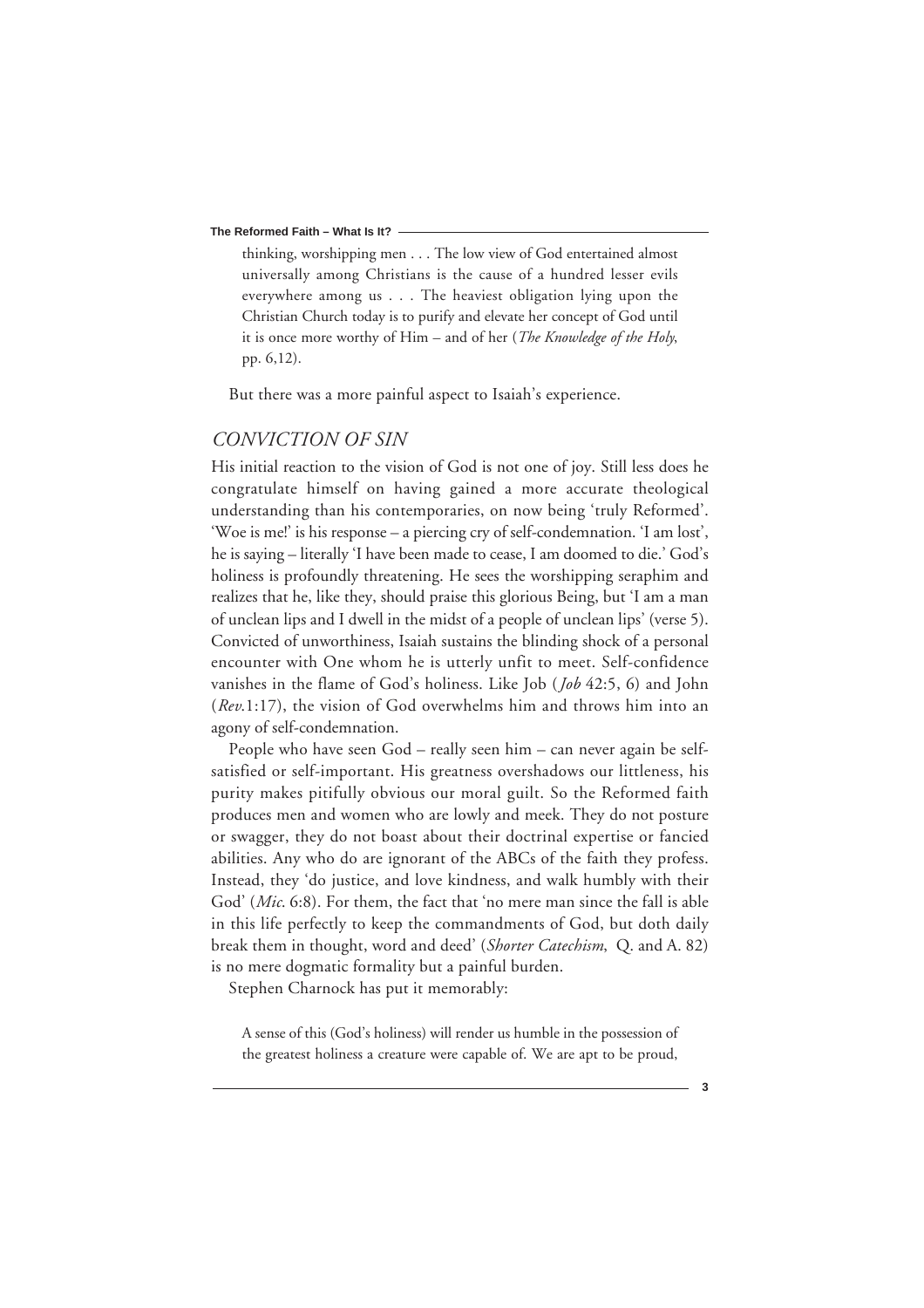#### **The Banner of Truth**

with the Pharisee, when we look upon others wallowing in the mire of base and unnatural lusts; but let any clap their wings, if they can, in a vain boasting and exaltation, when they view the holiness of God. What torch, if it had reason, would be proud and swagger in its own light, if it compared itself with the sun? . . . This self-emptiness at the consideration of Divine purity is the note of the true church and of a true member of the church; whereas boasting of perfection and merit is the property of the anti-christian tribe, that have mean thoughts of this adorable perfection (*The Existence and Attributes of God*, vol. 2, p. 192).

Far from being seen as a pattern to follow, Isaiah might, in some contemporary churches, be advised to see a counsellor for repairs to his damaged self-image. But this clear-eyed evaluation of who and what we are by nature brings a refreshing breath of sanity into our era of appallingly irreverent worship, evangelism which makes little mention of sin, carelessness about obedience to God's law and a nauseating mancentredness.

Yet biblical Christianity never leaves a convicted sinner in the depths, for we see this broken man being brought to transforming joy.

### *RECEPTION OF GRACE*

What can guilty Isaiah do? Make himself clean in God's sight? Never! But God can make him clean – and does. For, as he lies in his despair, an angel comes from the Lord's presence with a burning coal from the incense altar, a symbol of forgiveness. He applies it to the 'unclean lips', where all the guilt is gathered. As it touches, it cleanses.

How can that be? 'Your guilt is taken away and your sin atoned for' (verse 7). A sacrifice of propitiation is in view – offered somehow, somewhere – quite apart from the sinner's knowledge or acting, and on that basis he is pronounced forgiven. Isaiah has done nothing – God has done everything. It is a pointer to Christ and his atonement, as the apostle John was later to discern: 'Isaiah said these things because he saw his glory and spoke of him' (*John* 12:41).

At the heart of the Reformed faith is the liberating persuasion that it is God alone who saves sinners. The so-called 'five points of Calvinism' – unconditional election, irresistible grace, and so on – are simply the outworking and explanation of that reality. It all makes perfect sense, with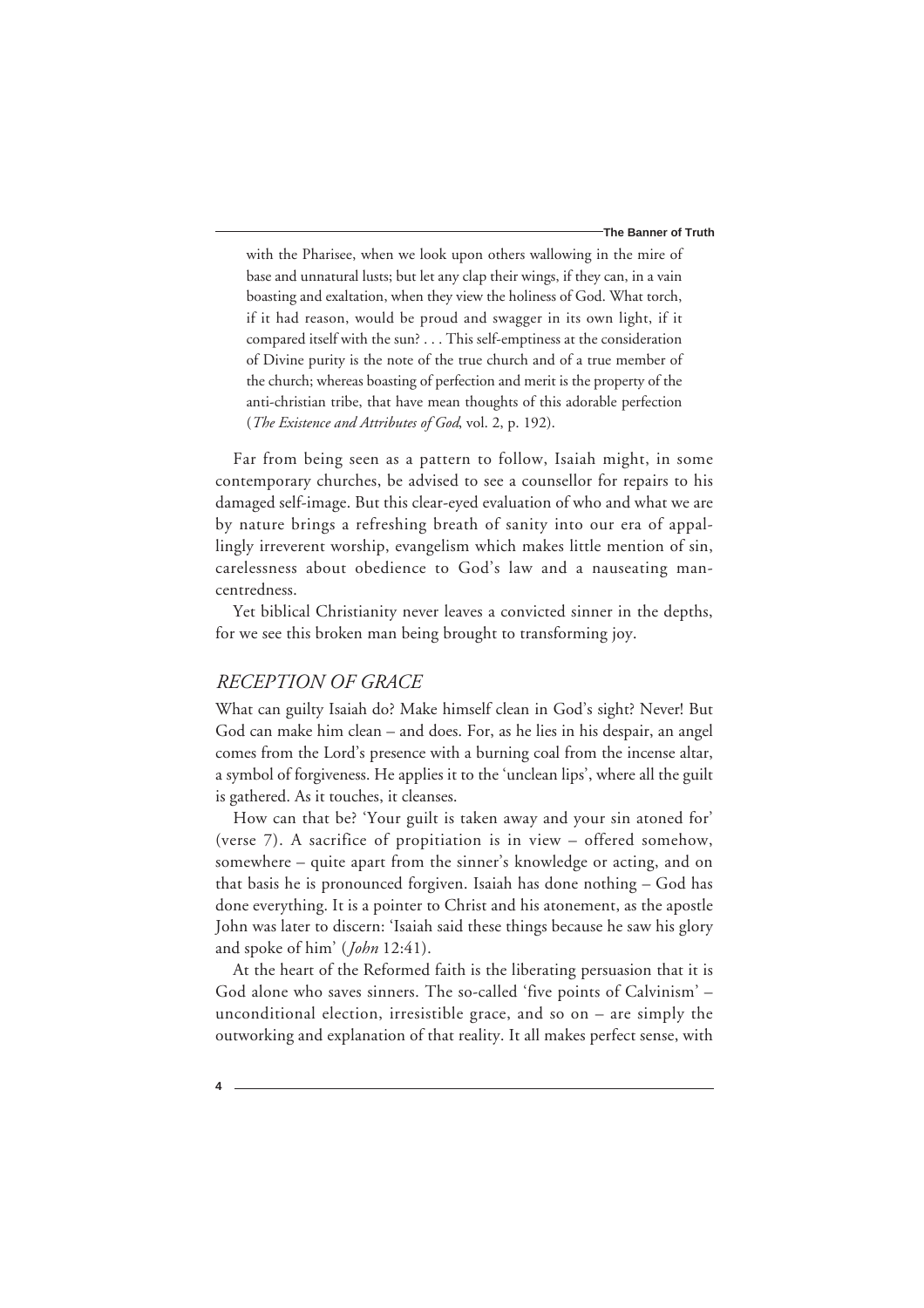#### **The Reformed Faith – What Is It?**

a compelling coherence and logic. For when we stand in Isaiah's place, when we too see the holy God and are convicted of total personal depravity, it is quite apparent that salvation must be the work of God from first to last. Any other view is unthinkable.

The Reformed faith, in other words, far from being a fatalistic distortion, is the distilled essence of the biblical gospel. To put it in the words of C. H. Spurgeon:

If anyone should ask me what I mean by a Calvinist, I should reply, He is one who says *'Salvation is of the Lord'*. I cannot find in Scripture any other doctrine than this' (*The Early Years*, p.168).<sup>1</sup>

#### B. B. Warfield sums up our journey so far:

The fundamental principle of Calvinism . . . lies in a profound apprehension of God in His majesty, with the inevitably accompanying poignant realization of the exact nature of the relation sustained to Him by the sinful creature . . . when the sinful soul rests in humble, selfemptying trust purely on the God of grace ('Calvinism', Works, V: pp. 354-55).

## *CONSECRATION OF LIFE*

The prophet has been captured by the vision of God, broken by conviction of sin, delivered by the gift of grace - but the account doesn't stop there. To this man comes a haunting, challenging question: 'Whom shall I send, and who will go for us?' (verse 8). God is looking for messengers, for people to serve him in the world.

'Here am I! Send me' (verse 8), replies Isaiah. It is a joyous response. He doesn't regard service as a sacrifice or a burden. He doesn't consider that he is doing God a favour by agreeing to be his messenger. On the contrary, he can hardly believe that such a privilege is being offered to him. One moment a convicted criminal, the next an ambassador of the Almighty! That the great God chooses to use him creates not a sinking feeling of obligation but a delighted shout of praise.

His commitment is also unconditional. God hasn't yet explained where he intends to send him or what he will be expected to do. But none of this

<sup>&</sup>lt;sup>1</sup> *The Early Years*, the Autobiography of C. H. Spurgeon, vol. 1 (Banner of Truth, 1962), p.168